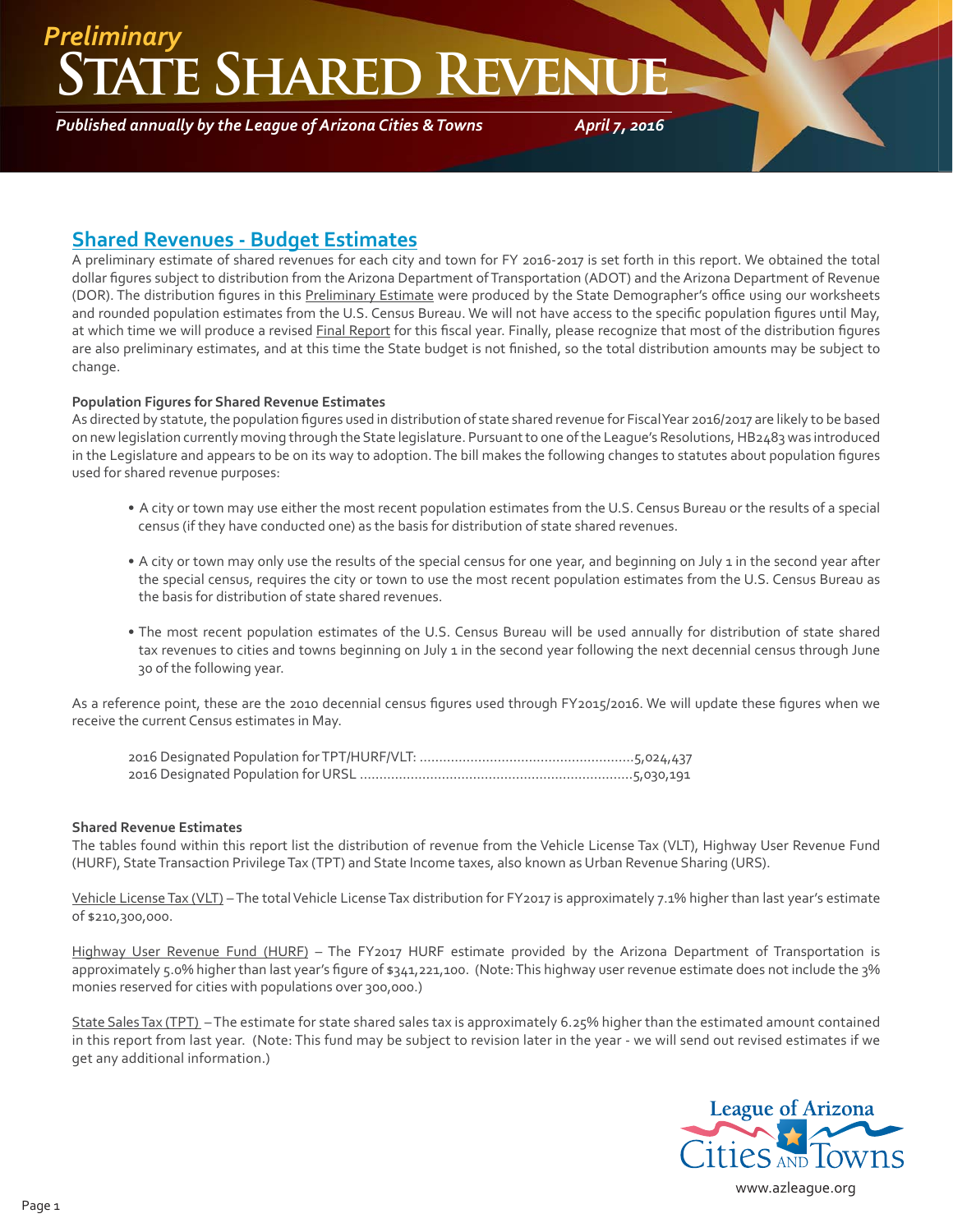## **ATE SHARED REVEN** *Preliminary*

*Published annually by the League of Arizona Cities & Towns*

*April 7, 2016*

State Income Tax (URS) – The estimate for state income tax is approximately 9.6% percent higher than last year's estimate of \$605,634,332. (Note: This is the only one of the shared revenue categories that can be accurately forecast since it is based on collections from two years ago.)

The estimated shared revenues for distribution to cities and towns in the upcoming fiscal year, based on current state law, from each of the sources are as follows:

| Highway User Revenue \$358,299,100 |
|------------------------------------|
|                                    |
|                                    |

If there are any significant changes to any of these numbers, we will get revised estimates to you as soon as possible. If you have any questions, please give us a call.

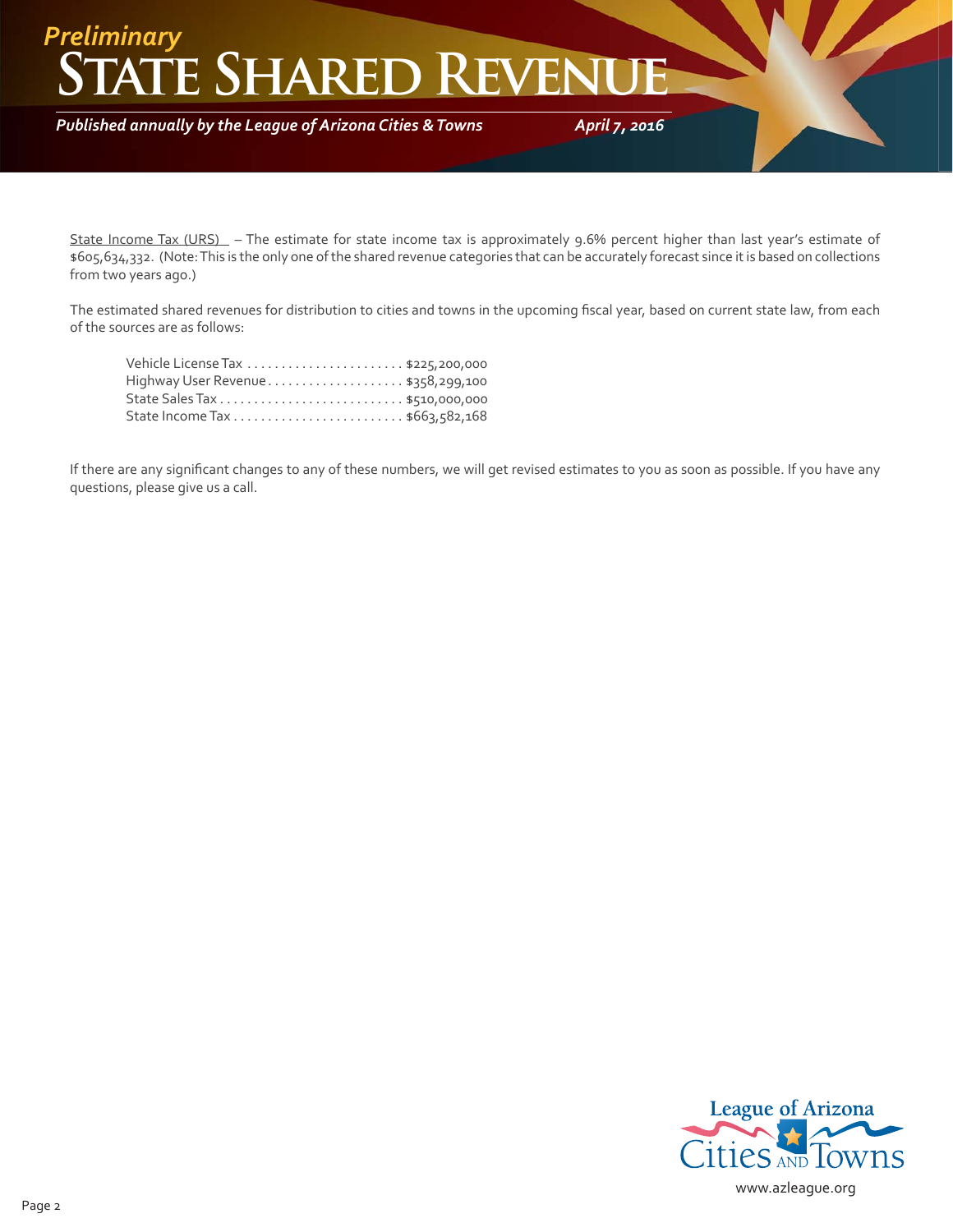# **State Shared Revenue** *Preliminary*

*Published annually by the League of Arizona Cities & Towns*

*April 7, 2016*

| <b>CITY/TOWN</b>        | <b>VLT</b>   | <b>HURF</b>  | <b>SALES TAX</b> | <b>INCOME TAX</b> | <b>TOTAL</b>  |
|-------------------------|--------------|--------------|------------------|-------------------|---------------|
| APACHE JUNCTION         | \$1,938,755  | \$2,657,602  | \$3,587,975      | \$4,663,589       | \$12,847,920  |
| <b>AVONDALE</b>         | \$3,137,106  | \$4,878,820  | \$7,599,726      | \$9,877,995       | \$25,493,648  |
| <b>BENSON</b>           | \$247,748    | \$361,529    | \$460,504        | \$598,555         | \$1,668,336   |
| <b>BISBEE</b>           | \$263,960    | \$385,188    | \$490,639        | \$637,724         | \$1,777,511   |
| <b>BUCKEYE</b>          | \$2,433,493  | \$3,784,562  | \$5,895,203      | \$7,662,484       | \$19,775,741  |
| <b>BULLHEAD CITY</b>    | \$2,189,339  | \$3,497,112  | \$3,710,399      | \$4,822,714       | \$14,219,564  |
| <b>CAMP VERDE</b>       | \$667,992    | \$860,539    | \$1,054,733      | \$1,370,924       | \$3,954,188   |
| CAREFREE                | \$140,334    | \$218,247    | \$339,963        | \$441,878         | \$1,140,422   |
| <b>CASA GRANDE</b>      | \$2,620,627  | \$3,592,296  | \$4,849,887      | \$6,303,801       | \$17,366,611  |
| <b>CAVE CREEK</b>       | \$207,585    | \$322,836    | \$502,881        | \$653,637         | \$1,686,940   |
| CHANDLER                | \$10,146,032 | \$15,779,084 | \$24,579,039     | \$31,947,419      | \$82,451,574  |
| <b>CHINO VALLEY</b>     | \$662,028    | \$852,855    | \$1,045,315      | \$1,358,683       | \$3,918,882   |
| CLARKDALE               | \$252,883    | \$325,775    | \$399,292        | \$518,993         | \$1,496,942   |
| <b>CLIFTON</b>          | \$327,583    | \$386,171    | \$347,497        | \$451,670         | \$1,512,921   |
| <b>COLORADO CITY</b>    | \$268,389    | \$428,707    | \$454,853        | \$591,211         | \$1,743,160   |
| <b>COOLIDGE</b>         | \$625,897    | \$857,966    | \$1,158,323      | \$1,505,568       | \$4,147,754   |
| <b>COTTONWOOD</b>       | \$703,777    | \$906,639    | \$1,111,236      | \$1,444,366       | \$4,166,019   |
| DEWEY-HUMBOLDT          | \$237,972    | \$306,567    | \$375,749        | \$488,392         | \$1,408,679   |
| <b>DOUGLAS</b>          | \$841,025    | \$1,227,277  | \$1,563,265      | \$2,031,905       | \$5,663,471   |
| <b>DUNCAN</b>           | \$71,021     | \$83,723     | \$75,338         | \$183,606         | \$413,687     |
| EAGAR                   | \$299,203    | \$974,120    | \$458,620        | \$596,107         | \$2,328,051   |
| <b>EL MIRAGE</b>        | \$1,317,818  | \$2,049,467  | \$3,192,450      | \$4,149,492       | \$10,709,227  |
| <b>ELOY</b>             | \$870,150    | \$1,192,782  | \$1,610,351      | \$2,093,107       | \$5,766,389   |
| <b>FLAGSTAFF</b>        | \$3,124,247  | \$7,458,768  | \$6,620,331      | \$8,604,994       | \$25,808,341  |
| <b>FLORENCE</b>         | \$1,582,553  | \$2,169,328  | \$2,928,767      | \$3,806,761       | \$10,487,410  |
| <b>FOUNTAIN HILLS</b>   | \$929,081    | \$1,444,905  | \$2,250,724      | \$2,925,453       | \$7,550,163   |
| <b>FREDONIA</b>         | \$58,663     | \$140,051    | \$124,308        | \$183,606         | \$506,627     |
| <b>GILA BEND</b>        | \$78,914     | \$122,726    | \$191,170        | \$248,480         | \$641,290     |
| <b>GILBERT</b>          | \$9,640,674  | \$14,993,152 | \$23,354,796     | \$30,356,168      | \$78,344,791  |
| <b>GLENDALE</b>         | \$9,329,684  | \$14,509,502 | \$22,601,416     | \$29,376,937      | \$75,817,539  |
| <b>GLOBE</b>            | \$474,250    | \$739,033    | \$696,877        | \$905,789         | \$2,815,949   |
| <b>GOODYEAR</b>         | \$3,071,021  | \$4,776,045  | \$7,439,633      | \$9,669,908       | \$24,956,607  |
| <b>GUADALUPE</b>        | \$240,239    | \$373,620    | \$581,986        | \$756,456         | \$1,952,302   |
| <b>HAYDEN</b>           | \$41,657     | \$64,915     | \$61,212         | \$183,606         | \$351,390     |
| <b>HOLBROOK</b>         | \$291,100    | \$654,374    | \$472,746        | \$614,468         | \$2,032,687   |
| <b>HUACHUCA CITY</b>    | \$89,169     | \$130,121    | \$165,744        | \$215,431         | \$600,464     |
| <b>JEROME</b>           | \$27,435     | \$35,344     | \$43,319         | \$183,606         | \$289,704     |
| <b>KEARNY</b>           | \$103,807    | \$142,297    | \$192,112        | \$249,704         | \$687,920     |
| KINGMAN                 | \$1,605,886  | \$2,565,141  | \$2,721,587      | \$3,537,473       | \$10,430,086  |
| <b>LAKE HAVASU CITY</b> | \$2,978,390  | \$4,757,493  | \$5,047,649      | \$6,560,849       | \$19,344,382  |
| LITCHFIELD PARK         | \$214,971    | \$334,323    | \$520,774        | \$676,894         | \$1,746,962   |
| <b>MAMMOTH</b>          | \$75,820     | \$103,932    | \$140,317        | \$183,606         | \$503,676     |
| MARANA                  | \$1,769,285  | \$2,971,308  | \$3,889,327      | \$5,055,281       | \$13,685,201  |
| <b>MARICOPA</b>         | \$2,473,058  | \$3,390,012  | \$4,576,787      | \$5,948,830       | \$16,388,686  |
| MESA                    | \$18,348,379 | \$28,535,354 | \$44,449,451     | \$57,774,643      | \$149,107,827 |
| MIAMI                   | \$114,076    | \$177,767    | \$167,627        | \$217,879         | \$677,350     |